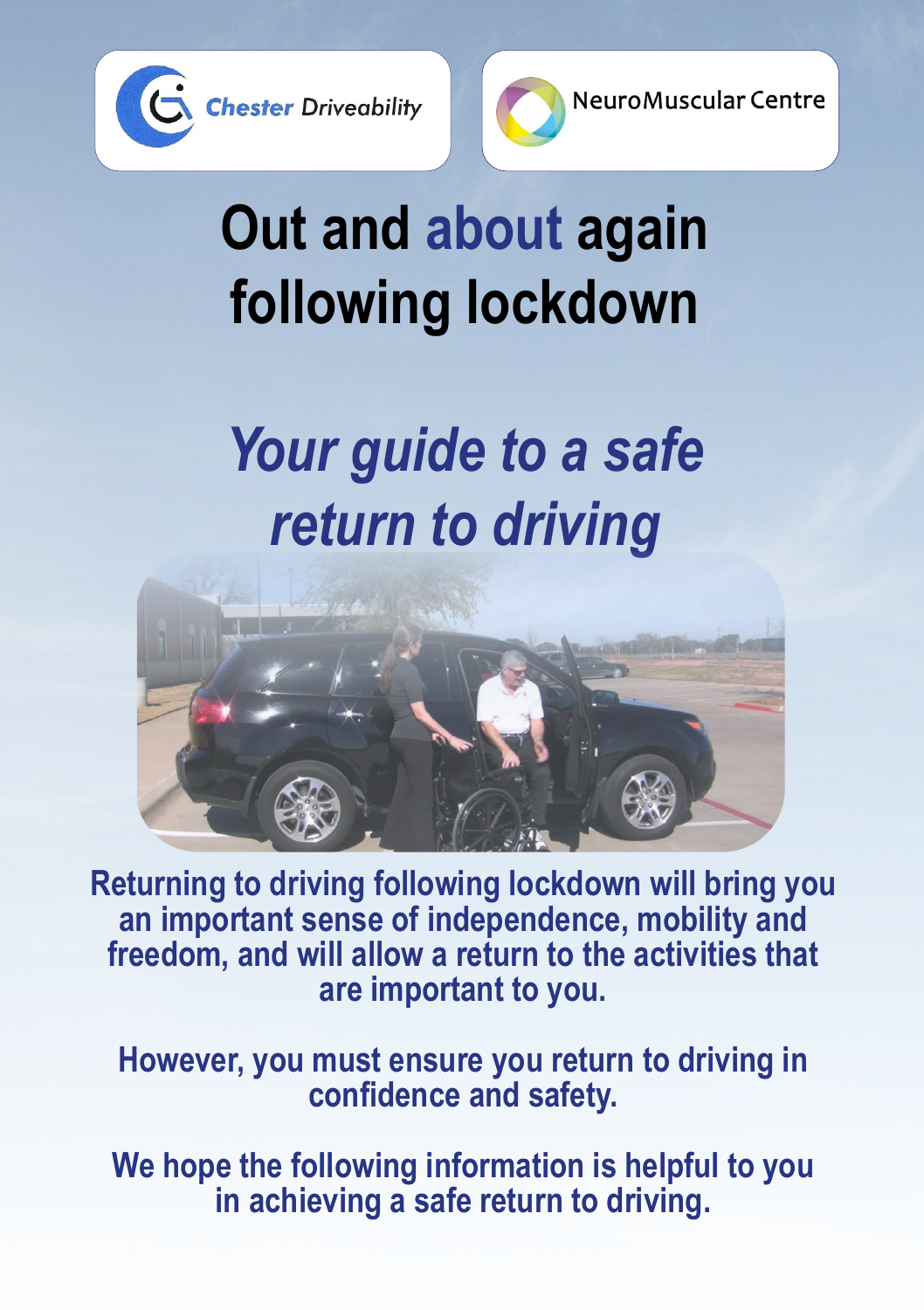## *About* you

The most important aspect of your road safety is you, the driver. You must consider any change of health or medication that you have experienced since you last drove.

You must ensure that any recent change of medication has not affected your ability to drive safely – if you are unsure you should check with your General Practitioner before attempting a return to driving.

You must be sure that your evesight still meets the required standards before you attempt a return to driving. To return to driving you must be able to read a vehicle registration number in good daylight at a distance of 20 metres, with the use of distance vision glasses or contact lenses if required. If you have any concerns regarding your vision, you should arrange an appointment at your local opticians before attempting to drive.

You must also be sure that the vehicle controls you use are still easily and safely operated. If you have any concerns about your ability to operate your current vehicle controls you can gain advice regarding alternative vehicle control options from your local accredited Driving Assessment Centre at:

### Driving Mobility - **0800 559 3636 or www.drivingmobility.org.uk**

#### *About* your car

Before using your car again you must make sure that it is in a roadworthy condition.

To ensure safety and reliability you should refer to your vehicle handbook and check all under bonnet levels including oil, water coolant, washer bottle fluid etc. You should visually check the condition of your tyres to ensure there is sufficient tread depth and that all tyres remain inflated at the correct pressures (including the spare wheel if supplied with your vehicle). Check the operation of all lights and indicators and that the wiper blades remain in good condition. Treat your car to a wash so you have clear vision through all mirrors and windows.

If you have any concerns regarding the roadworthiness of your vehicle have it inspected by a qualified vehicle mechanic prior to returning to driving.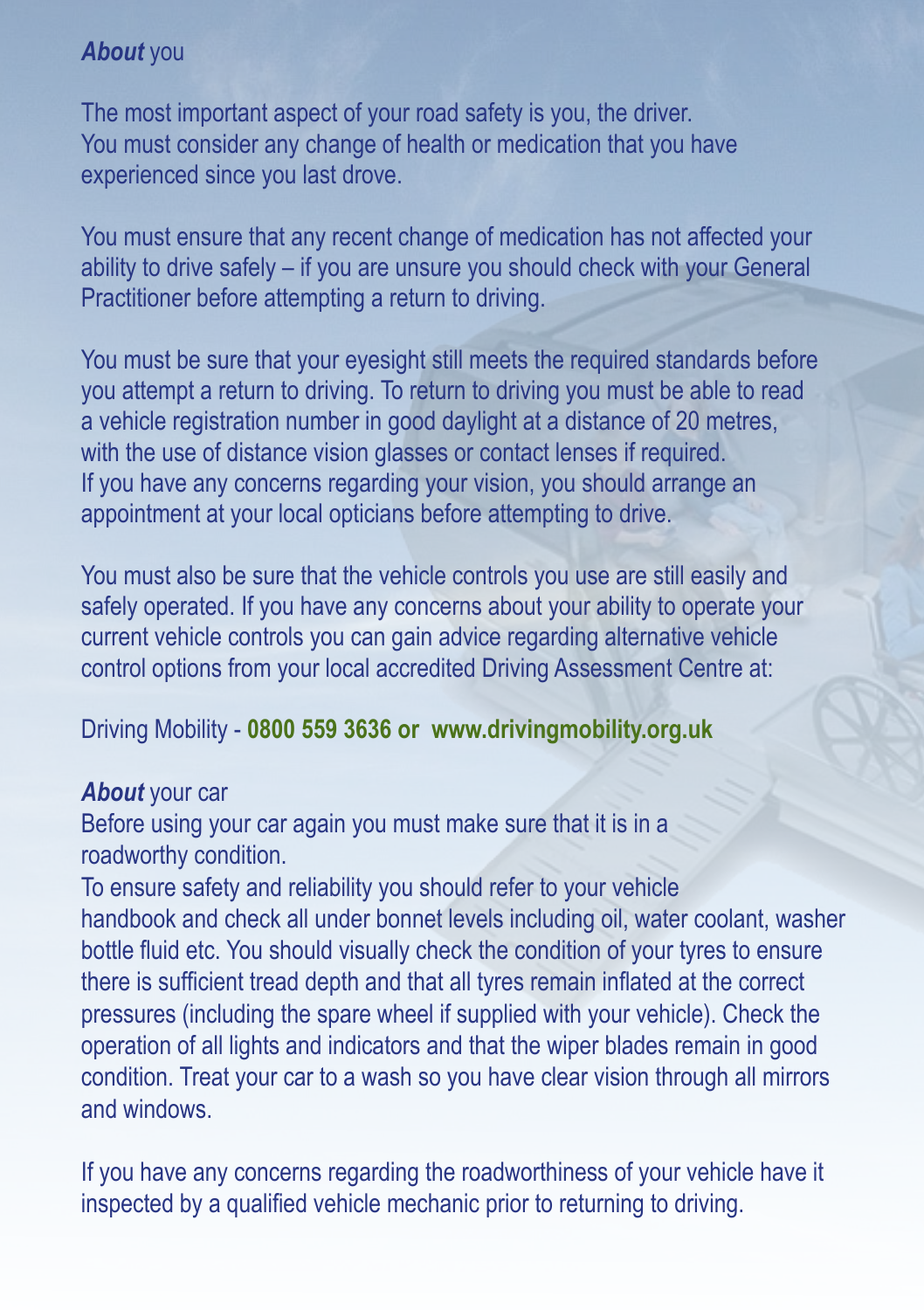### *About* the law

Before you return to driving ensure your vehicle remains taxed, has a valid MOT certificate (if required) and that you are still insured to drive the vehicle. You can check the MOT and road tax status of your vehicle at: **https://vehicleenquiry.service.gov.uk**

You must also ensure your driving licence remains valid - the expiry date of your driving licence is shown on the front of your photo card driving licence at point 4b.

### *About* the regulations

It is important to keep up to date with changes in road traffic law and regulations. Before you return to driving take a look at the current highway code to make sure you are fully prepared for driving in all traffic conditions. You can purchase an up to date copy of the highway code or visit:

## **www.gov.uk/browse/driving/highway-code-road-safety**

Consider taking some refresher driver training to build your confidence and to ensure you are familiar with up to date road procedures before driving independently again.

You can contact your local Approved Driving Instructor or find specialist driver training services at: **www.drivingmobility.org.uk or www.disabilitydrivinginstructors.com**

#### *About* your wheelchair

If you rely on a wheelchair for your mobility when away from the vehicle do ensure the wheelchair can be reliably used. Check that your wheelchair has been serviced in accordance with manufactures guidelines and that the batteries are fully charged (if fitted) and the brakes are working well.

If you remain seated in your powered wheelchair when driving you should check that the tyres are at the correct pressures (if inflatable tyres are fitted) to ensure stability when the wheelchair locks into your vehicle. Also ensure the foot plates, arm rests and back rest are securely attached to the wheelchair before using it within your vehicle.